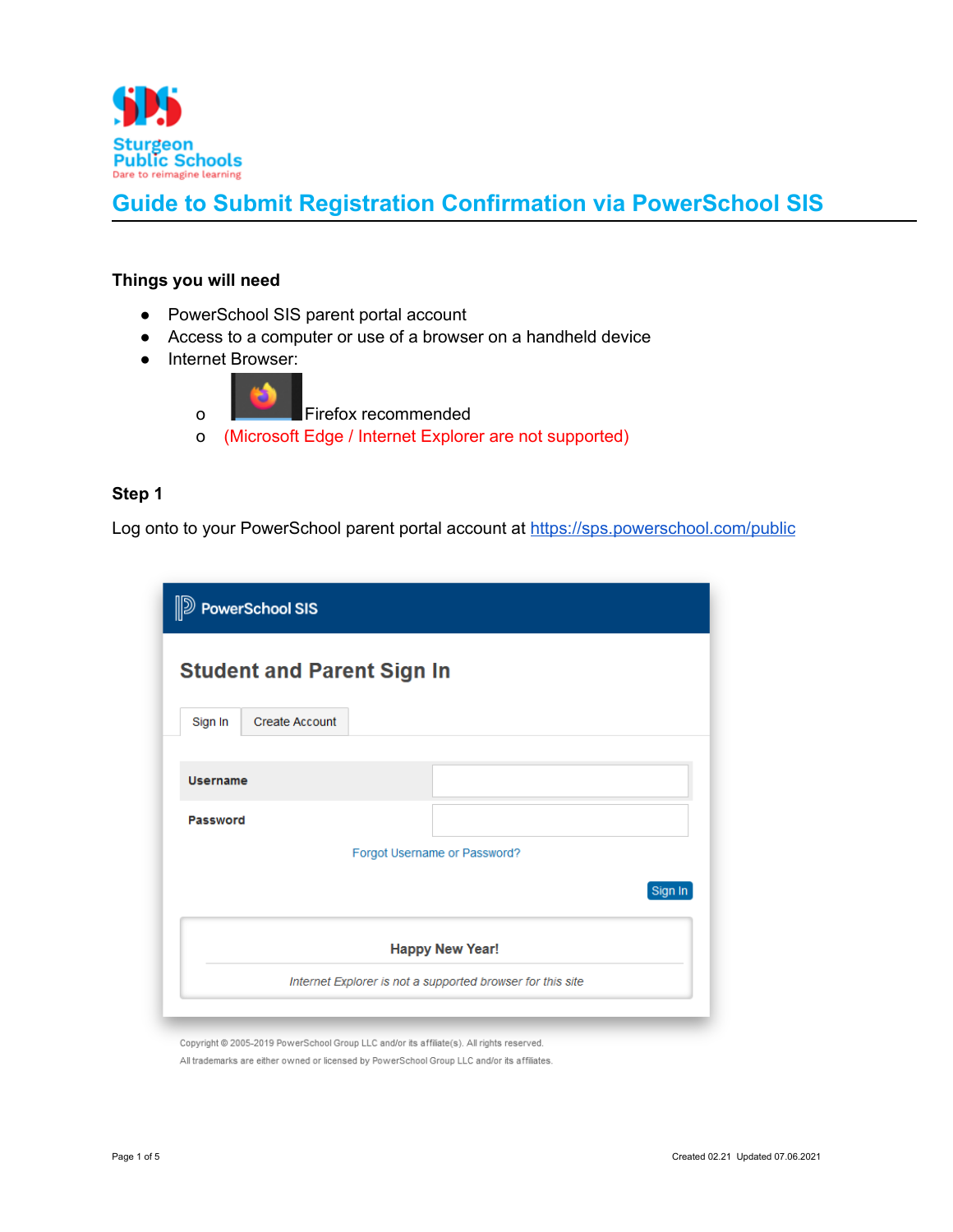

If you have forgotten your Username or Password, click the Forgot Username or Password? link to retrieve.

If you are still unable to login, contact your school office for assistance.

## **Step 2**

Select your child by clicking on the name (top left corner of screen will display all student's associated with your account).

## **Step 3**

On the left side of the screen, click on the Registration Confirmation tab

Navigation

Verify the information on the page carefully for each section:

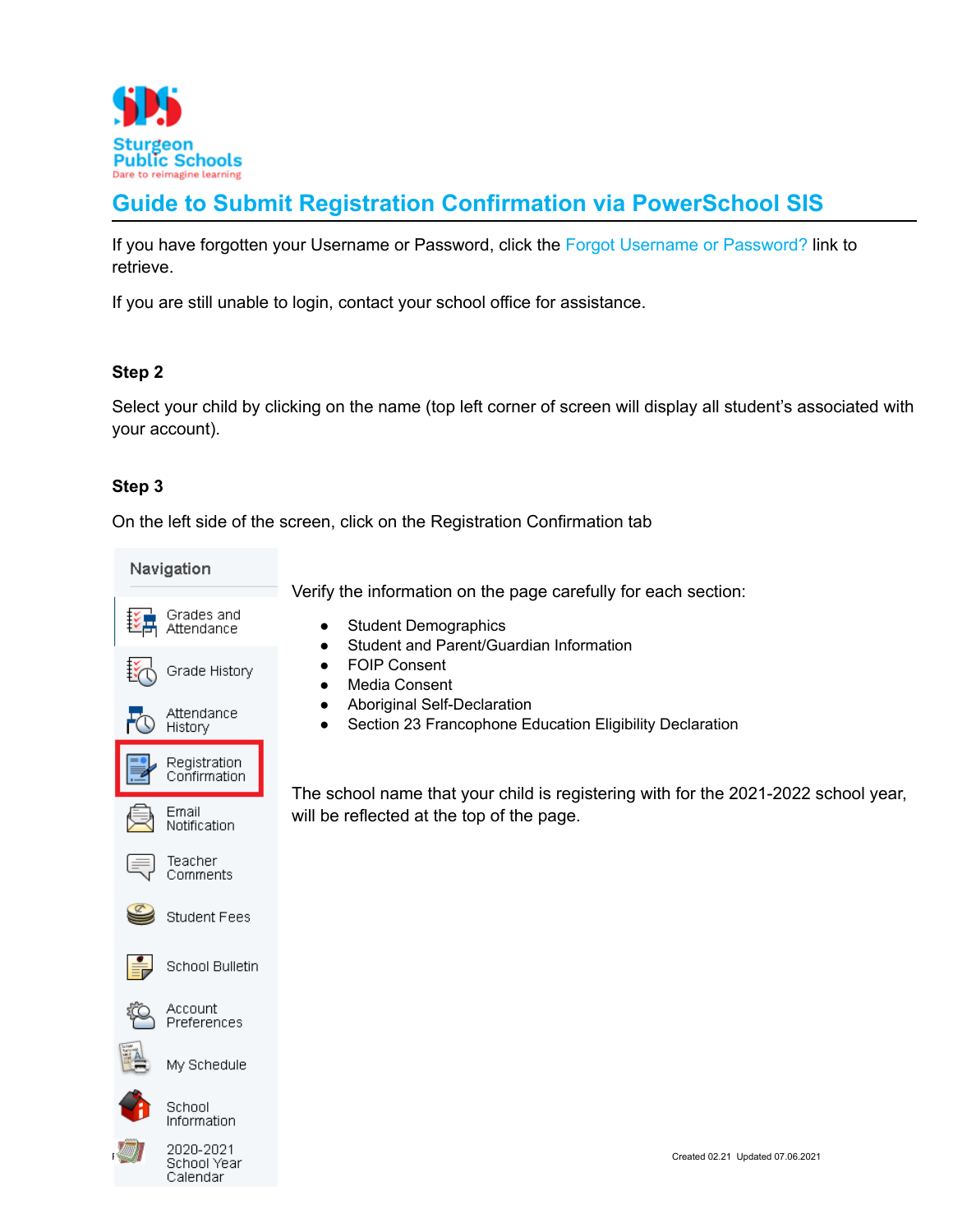

Within the Student Demographics and Student & Parent/Guardian Information section, you will have an opportunity to select either: Info is Correct or Changes Required.

 $\bigcirc$  Info Is Correct  $\bigcirc$  Changes Required

If changes are required, fill in the new information in the box provided.

| <b>Corrections</b>                   |  |
|--------------------------------------|--|
| ○ Info Is Correct ■ Changes Required |  |
|                                      |  |
|                                      |  |
|                                      |  |

### Under **FOIP Consent**:

- 1 Read the information and scroll down in the box to select the check box confirming you have read
- 2 Select either option pertaining to this consent

By answering yes to these terms, you are consenting to your child's information being used for these purposes. If no form is returned, it indicates that consent was NOT given.

```
Yes. I consent to my child's information being used for the above stated purposes.
```
No, I DO NOT consent to my child's information being used for the above stated purposes.

### Under **Media Consent**:

- 1 Read the information and scroll down in the box to select the check box confirming you have read
- 2 Select either option pertaining to this consent

Yes, I give The Sturgeon Public School Division permission to include my child or myself in the media coverage and its use as described above.

No, I DO NOT agree to give The Sturgeon Public School Division permission to include my child or myself in the media coverage and its use as described above. ABOBIOINAL AFLE INFUTIFICATION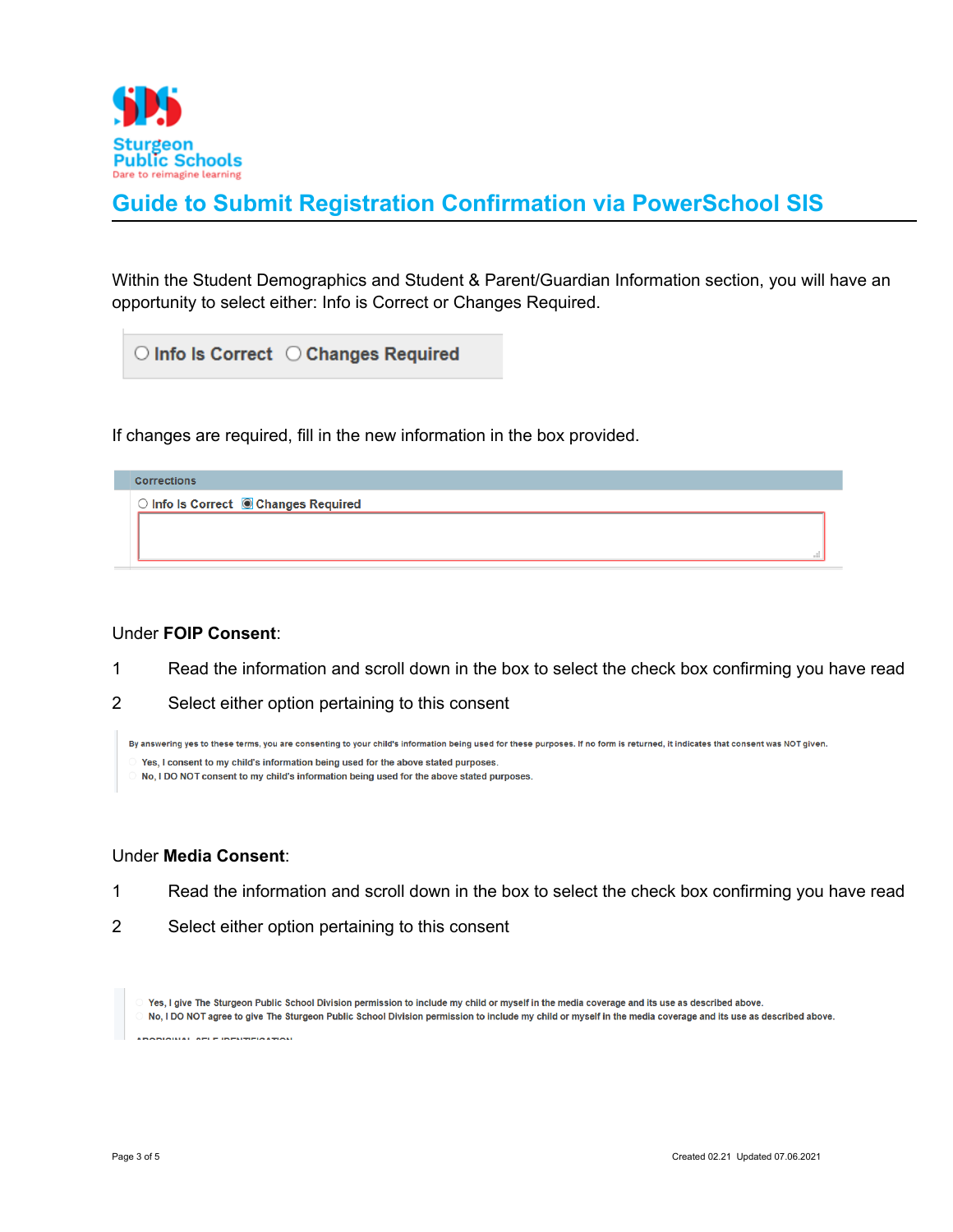

## **Aboriginal Self-Identification**

ABORIGINAL SELF-IDENTIFICATION

\*\* If you wish to declare the student is Aboriginal, please select the one, otherwise select "Non Applicable": ○ Non Applicable ○ Status Indian/ First Nations ○ Non-Status Indian/ First Nations ○ Metis ○ Inuit

The current student record for Aboriginal Self-Identification indicates: This Declaration must be updated annually.

For further information, please refer to https://www.alberta.ca/first-nations-metis-or-inuit-student-self-identification.aspx or contact Alberta Education at 780-427-8501. If you have questions regarding the collection of contact the School Board Superintendent at 780-939-4341.

## Update the **Section 23 Francophone Education Eligibility Declaration** by selecting from the available options.

| <b>SECTION 23 FRANCOPHONE EDUCATION ELIGIBILITY DECLARATION</b>                                                                                                                                                                                                                                                                                              |  |  |  |
|--------------------------------------------------------------------------------------------------------------------------------------------------------------------------------------------------------------------------------------------------------------------------------------------------------------------------------------------------------------|--|--|--|
| Pursuant to Section 17 of the Education Act and Section 23 of the Canadian Charter of Rights and Freedoms:                                                                                                                                                                                                                                                   |  |  |  |
| Citizens of Canada                                                                                                                                                                                                                                                                                                                                           |  |  |  |
| . whose first language learned and still understood is French, or<br>. who have received their primary school instruction in Canada in French have the right to have their children receive primary and secondary instruction in French; or<br>• of whom any child has received or is receiving primary or secondary school instruction in French in Canada. |  |  |  |
| have the right to have all their children receive primary and secondary school instruction in the same language.                                                                                                                                                                                                                                             |  |  |  |
| In Alberta, parents can only exercise this right by enrolling their child in a French first language (Francophone) program offered by a Francophone Regional Authority.                                                                                                                                                                                      |  |  |  |
| ** A. According to the criteria above as set out in the Canadian Charter of Rights and Freedoms, are you eligible to have your child receive a French first language (Francophone) education:<br>$\bigcirc$ Yes $\bigcirc$ No $\bigcirc$ Do not know                                                                                                         |  |  |  |
| ** B. If yes, do you wish to exercise your right to have your child receive a French first language (Francophone) education?<br>$\bigcirc$ Yes $\bigcirc$ No $\bigcirc$ N/A                                                                                                                                                                                  |  |  |  |

### **Step 4**

Check the box and enter your name.

Cancel and Go Back

CERTIFY INFORMATION IS CORRECT

| You need to read and respond to the FOIP terms. Click here,<br>$\mathbb{A}$                                                                                                                                                                                                                                                                                                                                |                  |  |  |  |  |
|------------------------------------------------------------------------------------------------------------------------------------------------------------------------------------------------------------------------------------------------------------------------------------------------------------------------------------------------------------------------------------------------------------|------------------|--|--|--|--|
| $\Lambda$ You need to read and respond to the Media terms. Click here.                                                                                                                                                                                                                                                                                                                                     |                  |  |  |  |  |
| y checking this box, I acknowledge that I am the parent/legal guardian of <b>Arcand, Aiden Jonathan Ernest</b> . I hereby affirm that I have read this registration form and the<br>Fure information given on this registration form is complete and correct. As indicated by my signature below, I hereby freely and voluntarily consent to have the information prov<br>on paper and is legally binding. |                  |  |  |  |  |
| Enter your name                                                                                                                                                                                                                                                                                                                                                                                            | Date: 07/06/2021 |  |  |  |  |

Submit My Response